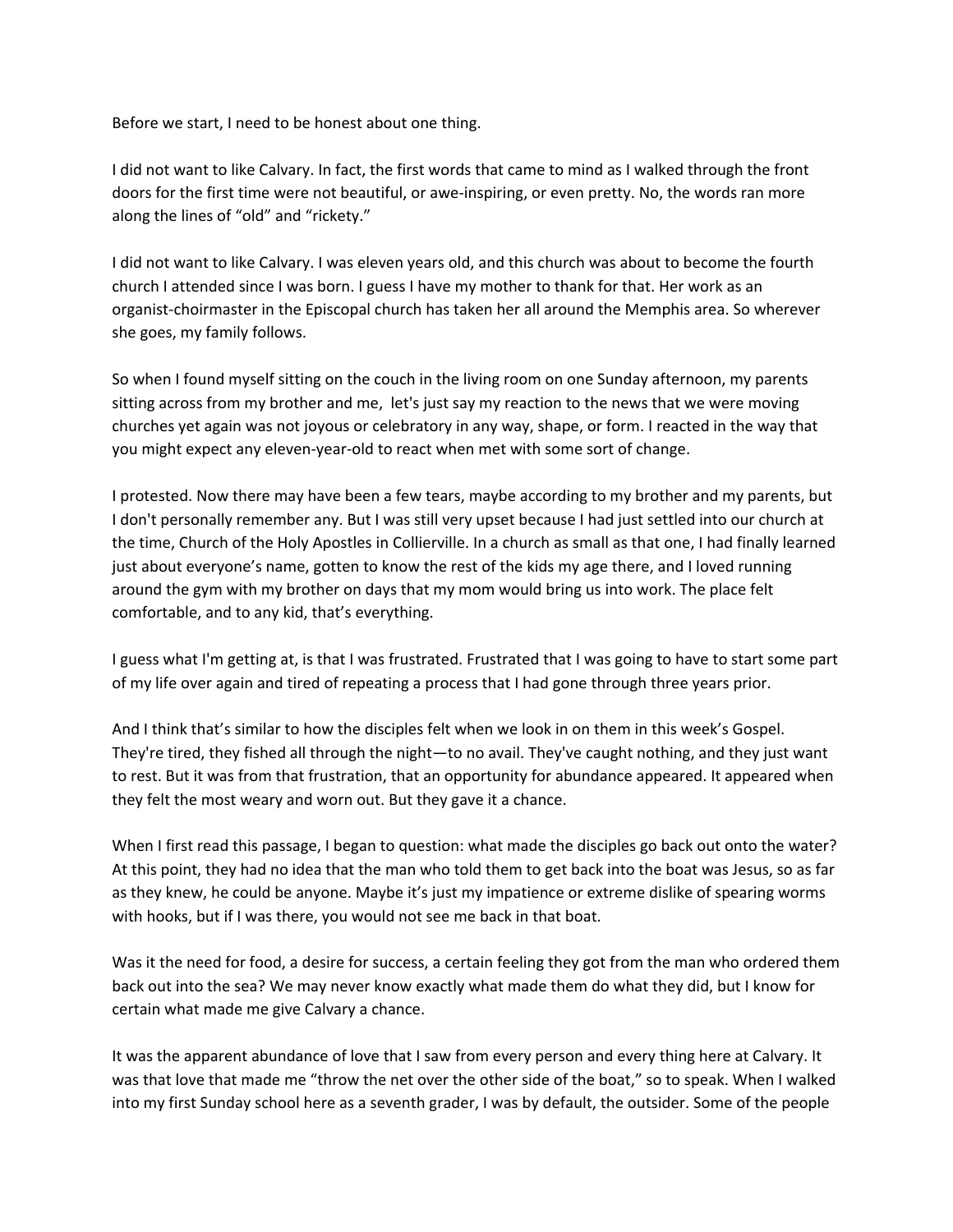in the room with me had know each other since infanthood, some had gone to school together, and some were even related. But it didn't take long for me to feel that same amount of comfort I had felt at Holy Apostles.

Some of my favorite memories from my time in the youth here have taken place at the lock-ins and on the mission trips that we have taken over the years. I mean, it's pretty hard *not* to bond with people you barely know when you're lying down under the insanely small pews in this church, hiding from the group of "zombies" in zombie tag. Or huddling together on the fourth floor, as someone tells the story of the monk that has haunted the hall. It's been ordinary times like these that I am retrospectively aware of the abundance of love that this place and its people hold.

But I have also seen love in extraordinary times too. I experienced it when a group of the youth travelled to Nashville to take part in a yearly mission camp called Collide. All throughout the week, we drove around Nashville to different project sites, doing as much good as we could. But no matter how hot it was, no matter how many hours we had been working, everyone approached the work with the most positive attitude possible. There were few complaints, which, as you can imagine, with a group of middle-schoolers, is an commendable accomplishment.

A group of us also spent a week of last summer in San Augustine, Texas doing hurricane relief construction work. It was a very labor-intensive week—one group laid the foundation for a home and the other did demolition work—but we all approached it with the same attitude that I now know to be a staple of the Calvary youth. After every one of these experiences together, we have ended with a "rock ceremony," in which every member of the team is recognized with a rock that describes their time on the trip. I am not able to say that I have walked out of one of those ceremonies dry-eyed, but few people *can* say that. It is in these times that I have been overcome with the amount of love that this group of people brings with them.

Another community and experience that has blessed me with God's love has been the Calvary Choir. Most of you see me up here every Sunday morning singing with them, and truthfully, it's because there's no place I'd rather be. I started my time in the Calvary Choir as a 9th grader, which meant that I was the youngest member of the choir by more than a few years. But these amazing people welcomed me just the same, which means I look forward to Wednesday night rehearsals and Sunday mornings for more than just the music.

In fact, I've been out of the country with the choir, and I can safely tell you that the spirit and love of Calvary travels with them. Every time I sing with this group of people, it allows me to feel faith in a greater power because I believe that something so beautiful must be of divine origin. When I look back on significant moments in my faith, I frequently look back on countless Evensongs and other services both here, and at Bristol Cathedral in England this last summer. I owe it to this group of people and to the music we make to showing me how powerful God and God's love can be.

Now that I am seventeen years old and graduating high school in approximately fifteen days, I could not be more excited to take the next step in my life and attend Princeton University in the fall. But that does